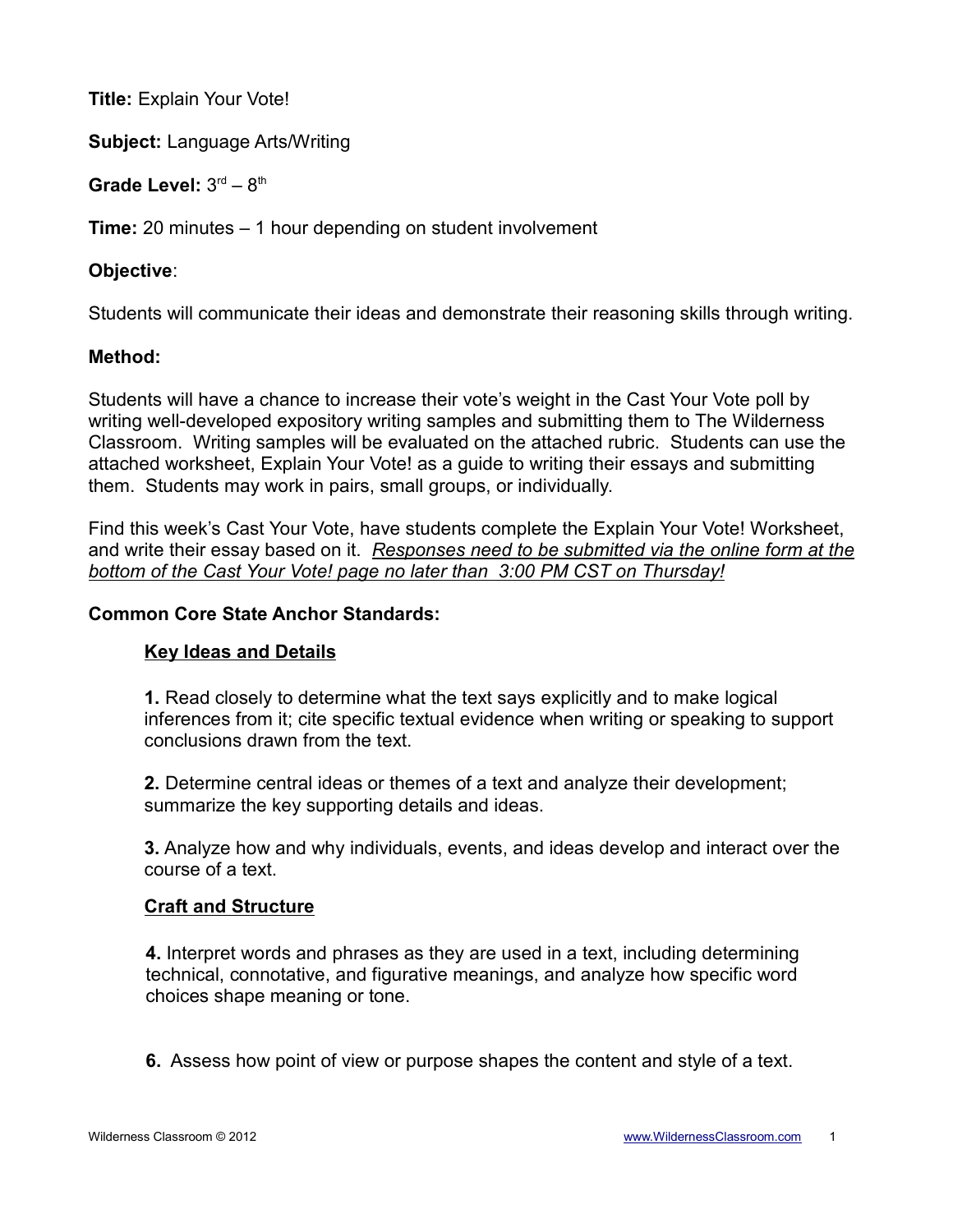# **Integration of Knowledge and Ideas**

**7.** Integrate and evaluate content presented in diverse media and formats, including visually and quantitatively, as well as in words.

**8.** Delineate and evaluate the argument and specific claims in a text, including the validity of the reasoning as well as the relevance and sufficiency of the evidence.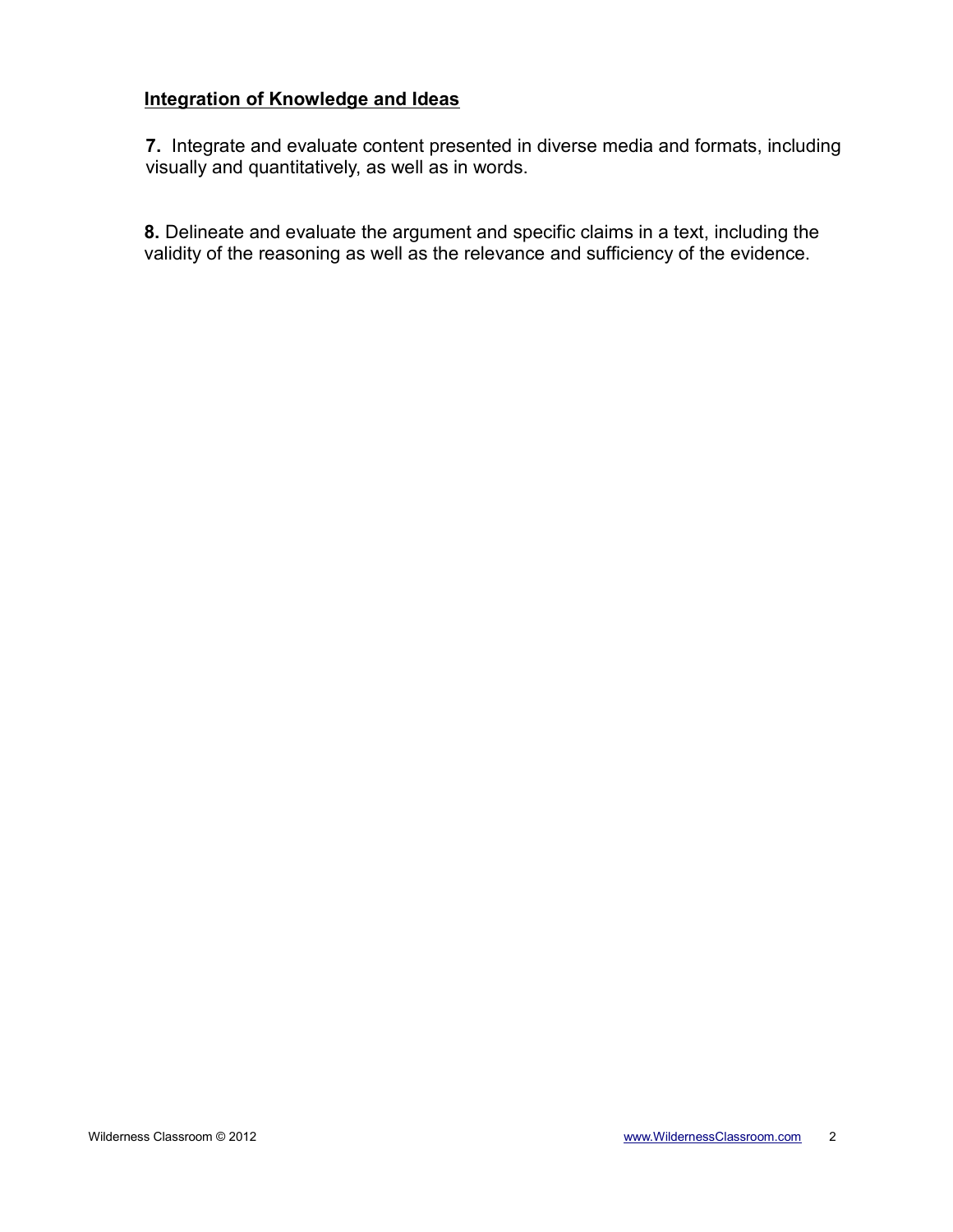#### Explain Your Vote! You Decide!

Do you want your vote in this week's Cast Your Vote to count more than others? You have the chance to make your vote count 10 times more! **You** could determine exactly what the team does next week!

Write an expository essay on why you think the team should listen to your advice. We really do rely on your help to guide us safely and decide what we should focus on. We need to make sure that the decisions you are making for us are well-thought out and show that you're working with us!

One of the best ways to make your ideas count is by writing to us. You can use this worksheet to help organize your essay. Make sure that your essay is well written, spelled correctly, and uses proper punctuation.

\_\_\_\_\_\_\_\_\_\_\_\_\_\_\_\_\_\_\_\_\_\_\_\_\_\_\_\_\_\_\_\_\_\_\_\_\_\_\_\_\_\_\_\_\_\_\_\_\_\_\_\_\_\_\_\_\_\_\_\_\_\_\_\_\_\_\_\_\_\_\_\_\_\_ \_\_\_\_\_\_\_\_\_\_\_\_\_\_\_\_\_\_\_\_\_\_\_\_\_\_\_\_\_\_\_\_\_\_\_\_\_\_\_\_\_\_\_\_\_\_\_\_\_\_\_\_\_\_\_\_\_\_\_\_\_\_\_\_\_\_\_\_\_\_\_\_\_\_

1. What is the decision that needs to be made?

- 2. Why does this decision need to be made for the team?
- a. Logistical they need to know where to go
- b. Focus they need to find out a what to focus their time and effort studying
- c. Operational the team needs to find out a better way to do something
- d. Ecological/ Moral the team has a chance to help the environment or people

3. What are the choices that are available? (Some weeks have more options than others – only fill out what is necessary)

- a.\_\_\_\_\_\_\_\_\_\_\_\_\_\_\_\_\_\_\_\_\_\_\_\_\_\_\_\_\_\_\_\_\_\_\_\_\_\_\_\_\_\_\_\_\_\_\_\_\_\_\_
- b.\_\_\_\_\_\_\_\_\_\_\_\_\_\_\_\_\_\_\_\_\_\_\_\_\_\_\_\_\_\_\_\_\_\_\_\_\_\_\_\_\_\_\_\_\_\_\_\_\_\_\_
- $c.$
- d. \_\_\_\_\_\_\_\_\_\_\_\_\_\_\_\_\_\_\_\_\_\_\_\_\_\_\_\_\_\_\_\_\_\_\_\_\_\_\_\_\_\_\_\_\_\_\_\_\_\_\_

4. What is positive about each option?

| а. |  |
|----|--|
| b  |  |
| C. |  |
| d  |  |
|    |  |

5. What might be negative about each option?

| d. |  |
|----|--|
| D. |  |
| u. |  |
| d. |  |
|    |  |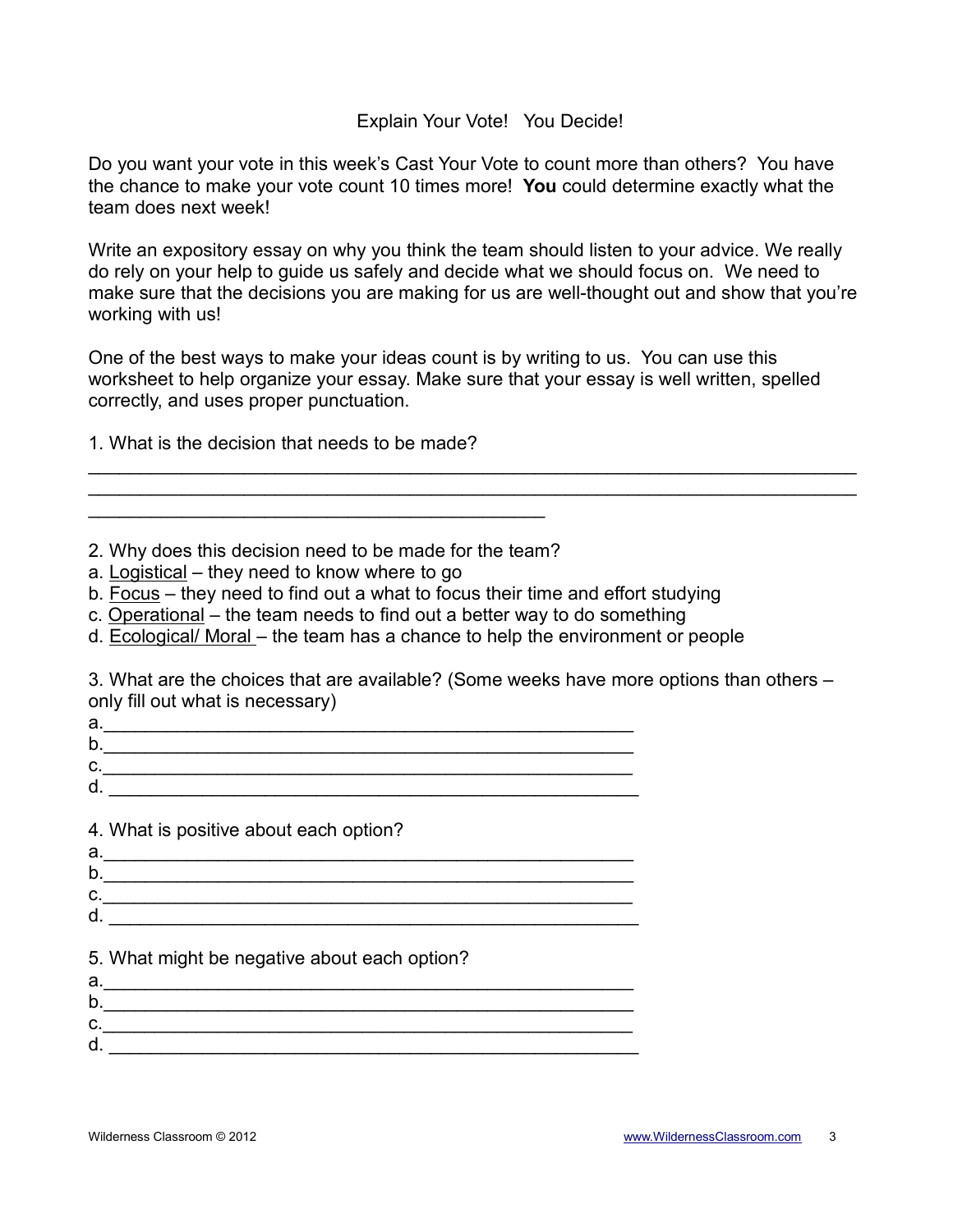### 6. Fill in the chart to help your organize your thoughts.

|                                 | Option A | Option B | Option C | Option D |
|---------------------------------|----------|----------|----------|----------|
| Why I like this<br>option       |          |          |          |          |
|                                 |          |          |          |          |
| Why I don't<br>like this option |          |          |          |          |
|                                 |          |          |          |          |
|                                 |          |          |          |          |

 $\_$  , and the contribution of the contribution of  $\mathcal{L}_\mathcal{A}$  , and the contribution of  $\mathcal{L}_\mathcal{A}$ 

\_\_\_\_\_\_\_\_\_\_\_\_\_\_\_\_\_\_\_\_\_\_\_\_\_\_\_\_\_\_\_\_\_\_\_\_\_\_\_\_\_\_\_\_\_\_\_\_\_\_\_\_\_\_\_\_\_\_\_\_\_\_\_\_\_\_\_\_\_\_\_\_\_\_

 $\_$  , and the contribution of the contribution of  $\mathcal{L}_\mathcal{A}$  , and the contribution of  $\mathcal{L}_\mathcal{A}$ 

\_\_\_\_\_\_\_\_\_\_\_\_\_\_\_\_\_\_\_\_\_\_\_\_\_\_\_\_\_\_\_\_\_\_\_\_\_\_\_\_\_\_\_\_\_\_\_\_\_\_\_\_\_\_\_\_\_\_\_\_\_\_\_\_\_\_\_\_\_\_\_\_\_\_

7. My thesis statement is going to be…

8. The topic sentence for Paragraph 2 is going to be…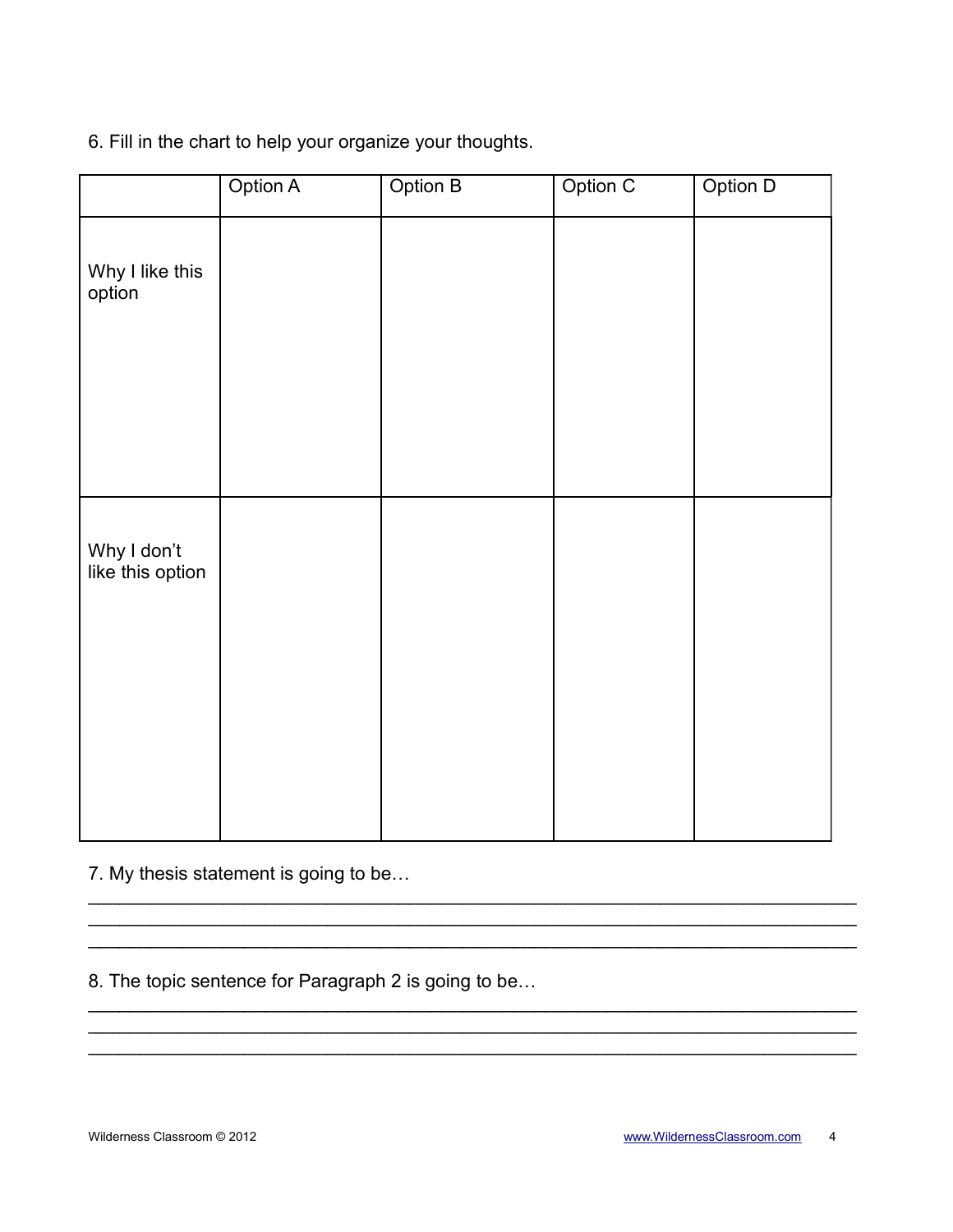9. The topic sentence for Paragraph 3 is going to be…

10. The topic sentence for Paragraph 4 is going to be…

11. My conclusion statement is going to be….

## 12. Fill out the chart to help develop support for your ideas

|                                         |                                                                                                                                                                                                                                            | Paragraph 2 | Paragraph 3 | Paragraph 4 |
|-----------------------------------------|--------------------------------------------------------------------------------------------------------------------------------------------------------------------------------------------------------------------------------------------|-------------|-------------|-------------|
| <b>Supporting Detail</b><br>#1          |                                                                                                                                                                                                                                            |             |             |             |
| <b>Supporting Detail</b><br>#2          |                                                                                                                                                                                                                                            |             |             |             |
| <b>Supporting Detail</b><br>#3          |                                                                                                                                                                                                                                            |             |             |             |
| Wilderness Cla                          | Submit your Essay to The Wilderness Classroom Team!<br>Essays need to be posted no later than Thursday at 3:00 PM!<br>Copy and paste your essay into the form at the bottom of the Cast Your Vote page.<br>Don't forget to vote too!<br>om |             |             |             |
| Please use proper spelling and grammar! |                                                                                                                                                                                                                                            |             |             |             |

\_\_\_\_\_\_\_\_\_\_\_\_\_\_\_\_\_\_\_\_\_\_\_\_\_\_\_\_\_\_\_\_\_\_\_\_\_\_\_\_\_\_\_\_\_\_\_\_\_\_\_\_\_\_\_\_\_\_\_\_\_\_\_\_\_\_\_\_\_\_\_\_\_\_

 $\mathcal{L}_\text{max}$  and  $\mathcal{L}_\text{max}$  and  $\mathcal{L}_\text{max}$  and  $\mathcal{L}_\text{max}$  and  $\mathcal{L}_\text{max}$  and  $\mathcal{L}_\text{max}$ 

\_\_\_\_\_\_\_\_\_\_\_\_\_\_\_\_\_\_\_\_\_\_\_\_\_\_\_\_\_\_\_\_\_\_\_\_\_\_\_\_\_\_\_\_\_\_\_\_\_\_\_\_\_\_\_\_\_\_\_\_\_\_\_\_\_\_\_\_\_\_\_\_\_\_

\_\_\_\_\_\_\_\_\_\_\_\_\_\_\_\_\_\_\_\_\_\_\_\_\_\_\_\_\_\_\_\_\_\_\_\_\_\_\_\_\_\_\_\_\_\_\_\_\_\_\_\_\_\_\_\_\_\_\_\_\_\_\_\_\_\_\_\_\_\_\_\_\_\_  $\mathcal{L}_\text{max}$  and  $\mathcal{L}_\text{max}$  and  $\mathcal{L}_\text{max}$  and  $\mathcal{L}_\text{max}$  and  $\mathcal{L}_\text{max}$  and  $\mathcal{L}_\text{max}$ \_\_\_\_\_\_\_\_\_\_\_\_\_\_\_\_\_\_\_\_\_\_\_\_\_\_\_\_\_\_\_\_\_\_\_\_\_\_\_\_\_\_\_\_\_\_\_\_\_\_\_\_\_\_\_\_\_\_\_\_\_\_\_\_\_\_\_\_\_\_\_\_\_\_

 $\mathcal{L}_\mathcal{L} = \mathcal{L}_\mathcal{L} = \mathcal{L}_\mathcal{L} = \mathcal{L}_\mathcal{L} = \mathcal{L}_\mathcal{L} = \mathcal{L}_\mathcal{L} = \mathcal{L}_\mathcal{L} = \mathcal{L}_\mathcal{L} = \mathcal{L}_\mathcal{L} = \mathcal{L}_\mathcal{L} = \mathcal{L}_\mathcal{L} = \mathcal{L}_\mathcal{L} = \mathcal{L}_\mathcal{L} = \mathcal{L}_\mathcal{L} = \mathcal{L}_\mathcal{L} = \mathcal{L}_\mathcal{L} = \mathcal{L}_\mathcal{L}$ 

\_\_\_\_\_\_\_\_\_\_\_\_\_\_\_\_\_\_\_\_\_\_\_\_\_\_\_\_\_\_\_\_\_\_\_\_\_\_\_\_\_\_\_\_\_\_\_\_\_\_\_\_\_\_\_\_\_\_\_\_\_\_\_\_\_\_\_\_\_\_\_\_\_\_